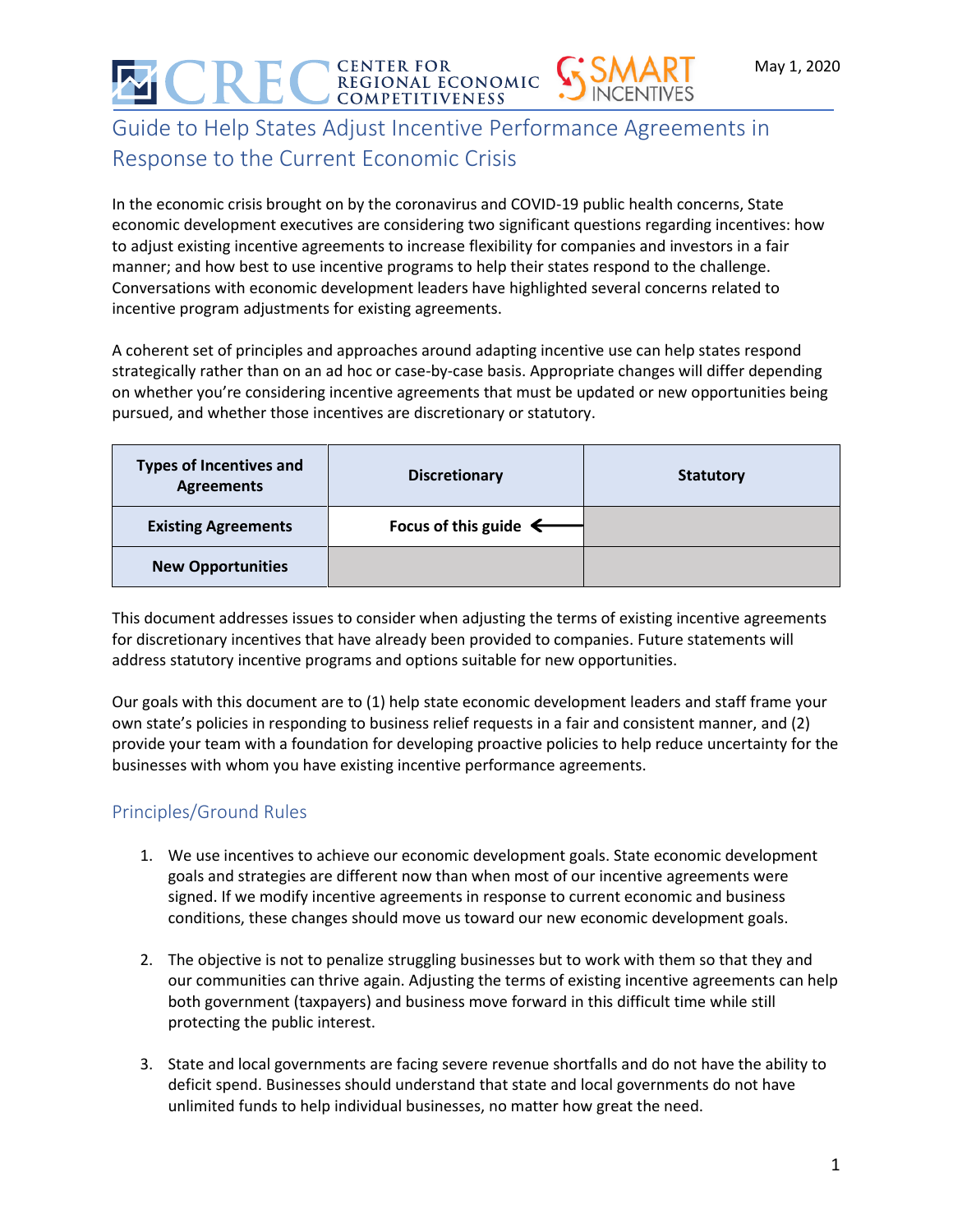

### Checklist of Questions to Address in Developing Your State's Guidelines for Marking Incentive Agreement Adjustments

CENTER FOR<br>REGIONAL ECONOMIC **COMPETITIVENESS** 

The ground rules can apply to all states, but each state has its own economic priorities and incentive structure that will drive specific policy and program choices. The questions below provide a framework for considering the critical issues and trade-offs that will help economic development leaders assess their options for adjusting existing incentive agreements within their own state contexts in the nearterm.

- 1. What are your economic development goals right now? This is not an easy question to answer. Economic development leaders may want to help every business that needs assistance. They may also want to support business continuity, preserve jobs and wages, address glaring equity problems, and meet other economic challenges. However, resources are limited, and some of these goals will be at odds with the others. What are the top priorities now in your state?
- 2. When are incentive agreement adjustments appropriate? Discretionary incentive programs are usually targeted and designed to identify project opportunities that are aligned with economic development goals. They are not provided to all businesses.
	- Should the state strive to apply adjustments to all agreements in the same way? Or should adjustments be negotiated individually?
	- Should the adjustments focus on the healthiest businesses, or those that are struggling the most?
	- Should the emphasis be on opportunities where there is still potential for job growth or should the focus be on job preservation?
	- Should agreements with small businesses or major employers take priority?
- 3. How have state and local stay-at-home and essential business orders affected the ability of incentivized businesses to meet the terms of their existing incentive agreements? In some cases, complying with Governors' stay-at-home orders means that businesses are not able to comply with terms or meet performance targets in existing incentive agreements. Furthermore, as they come back online after the stay-at-home orders are lifted, worker and customer safety issues should remain paramount over short-term concerns about whether the company can meet performance targets in the signed agreement. How should these external restrictions designed to address broader public safety concerns be balanced with the desire for companies meet the spirit and intent of the promised performance requirements included in their incentive agreements?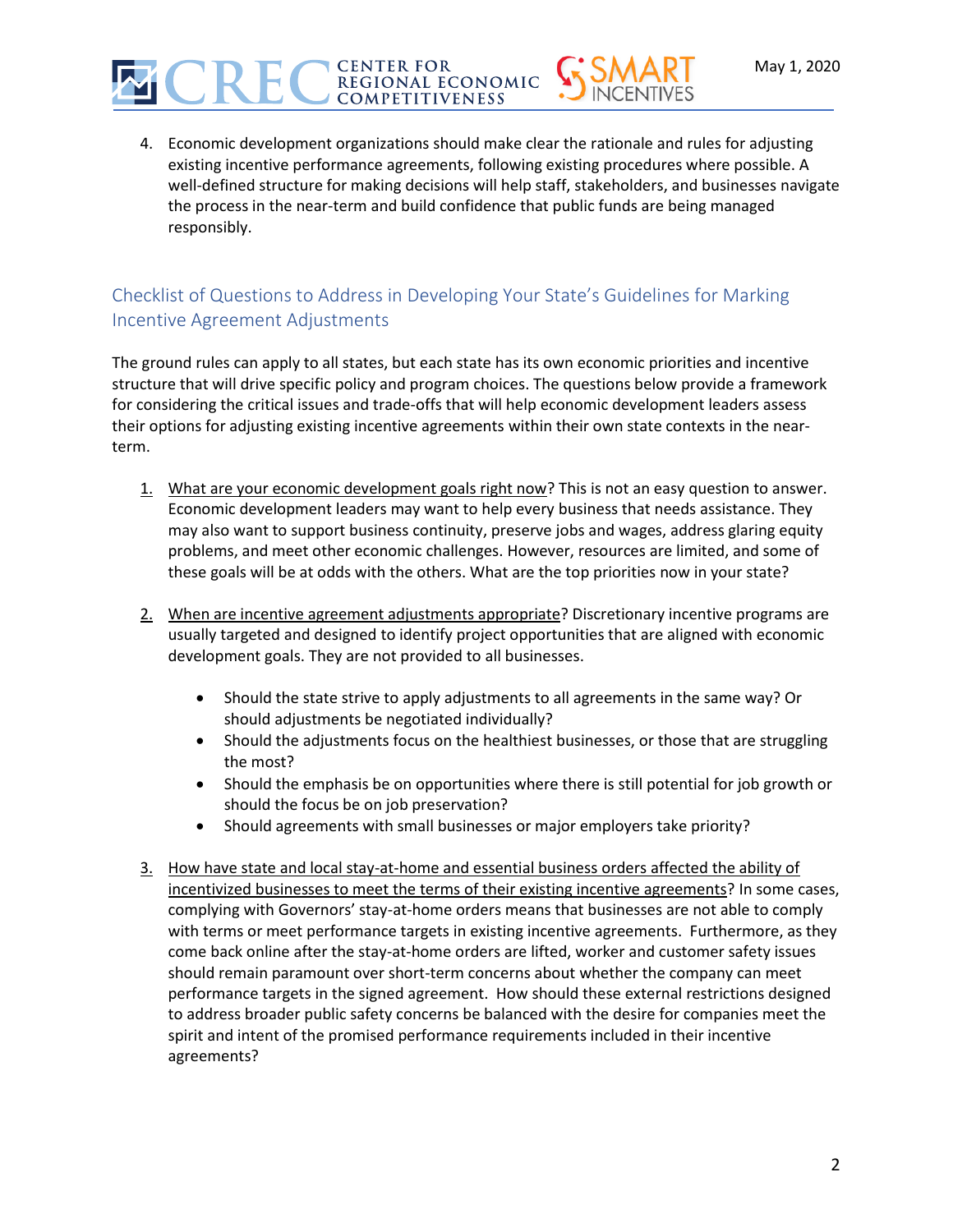

- 4. What type of agreement adjustment options are already allowed under current incentive statutes, program guidelines, and contract terms? Most states have the flexibility to amend or renegotiate incentive agreements. Often, they do that on a case-by-case basis. In normal economic times, this may make sense, but perhaps a more systemic approach is in order given the current economic environment.
	- What options are available that do not require statutory changes?
	- Which require a formal renegotiation or approval, and which can be implemented administratively?
	- What reporting and oversight requirements accompany each adjustment option?
	- What flexibility is available to invoke across the board waivers or deferments that would allow states to reduce the amount of staff time required to work with individual incentive recipients and reduce the uncertainty for businesses that result from delays that might result if the state is re-negotiating with many firms at the same time?

#### Implementation Options

The actions states are taking to modify existing incentive agreements fall into three main categories:

- timing adjustments,
- performance adjustments, and
- penalty adjustments.

These approaches are consistent with other federal and state government actions to assist businesses by extending deadlines and waiving penalties related to taxes, inspections, permits, licenses, contracting terms, and regulatory compliance reporting.

#### Timing adjustments

States report that many incentive programs allow some flexibility around the timing for receiving mandatory compliance reports. Performance-based incentive programs are also likely to have procedures in place that allow for amendments to the schedule for companies to achieve their contractual milestones and receive associated incentive payments.

Incentive program managers need to review program statutes, guidelines, and/or contract language to determine the specific options available to them to make timing changes to incentive agreements. It is best to follow existing procedures to the extent possible to provide a structure to the decisions in order to reduce uncertainty for both economic development staff and businesses involved in these decisions and to sustain confidence in the incentives process.

Maine's Depa[rtment of Economic & Community Development](https://www.maine.gov/decd/business-development/tax-incentives-credit/annual-reporting-requirements) extended report filing deadlines for its Pine Tree Development Zone and Employment Tax Increment Financing programs, along with the option for individual companies to extend the reporting deadline further if needed. Similarly, the Illinois [Department of Commerce and Economic Opportunity](https://www.ilcorpacct.com/corpacct/) extended the deadlines for companies receiving economic development assistance to submit their Corporate Accountability reports on employment commitments.